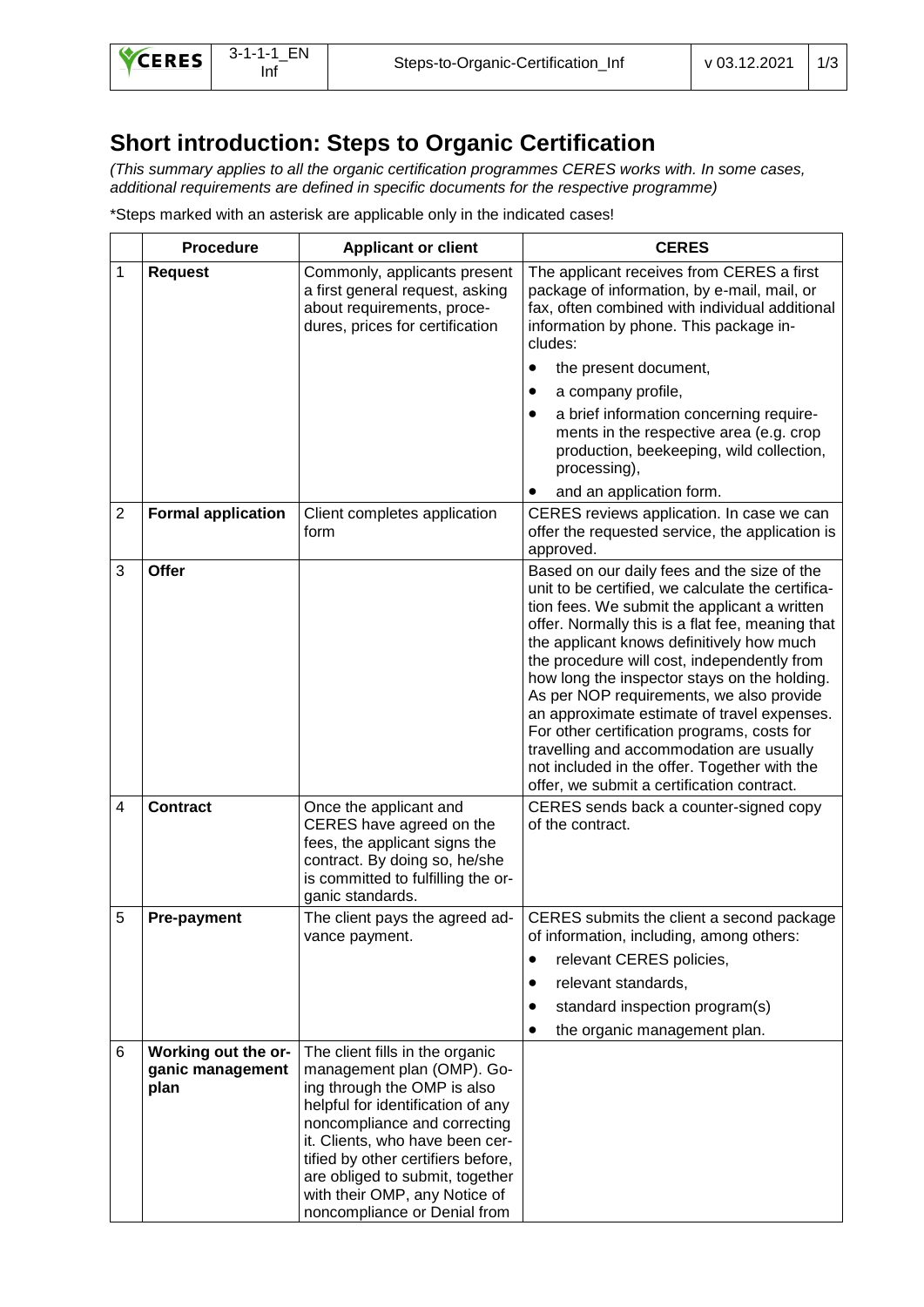|                | <b>Procedure</b>                   | <b>Applicant or client</b>                                                                                                                                                                                                                                                                   | <b>CERES</b>                                                                                                                                                                                                                                                                                                                                                                                                                                                                                                                                                                                                                                                                                                                                  |  |
|----------------|------------------------------------|----------------------------------------------------------------------------------------------------------------------------------------------------------------------------------------------------------------------------------------------------------------------------------------------|-----------------------------------------------------------------------------------------------------------------------------------------------------------------------------------------------------------------------------------------------------------------------------------------------------------------------------------------------------------------------------------------------------------------------------------------------------------------------------------------------------------------------------------------------------------------------------------------------------------------------------------------------------------------------------------------------------------------------------------------------|--|
|                |                                    | the previous certifier, and evi-<br>dence of correcting the non-<br>compliances.                                                                                                                                                                                                             |                                                                                                                                                                                                                                                                                                                                                                                                                                                                                                                                                                                                                                                                                                                                               |  |
| $\overline{7}$ | <b>OMP Review</b>                  |                                                                                                                                                                                                                                                                                              | CERES reviews the OMP and informs the<br>client about the result of this review. This<br>step is essential for NOP certification, not for<br>other organic certification programs.                                                                                                                                                                                                                                                                                                                                                                                                                                                                                                                                                            |  |
| 8              | <b>Corrective actions</b>          | *If noncompliances are de-<br>tected during review of the<br>OMP, these should be cor-<br>rected even before the first in-<br>spection takes place. Exam-<br>ple: Establishment of a clear<br>separation system between or-<br>ganic and conventional prod-<br>ucts in processing companies. |                                                                                                                                                                                                                                                                                                                                                                                                                                                                                                                                                                                                                                                                                                                                               |  |
| 9              | <b>Scheduling inspec-</b><br>tion  | a different person.                                                                                                                                                                                                                                                                          | Inspector and client schedule a date for the inspection. If plausible reasons<br>exist, the client has the right to reject an inspector and ask CERES to assign                                                                                                                                                                                                                                                                                                                                                                                                                                                                                                                                                                               |  |
| 10             | Inspection                         | The responsible persons must<br>be present, records must be<br>prepared. The inspection re-<br>port is signed by the client or<br>an authorized representative.                                                                                                                              | The inspector verifies, whether the manage-<br>ment plan is consistent with the reality, and<br>identifies any findings                                                                                                                                                                                                                                                                                                                                                                                                                                                                                                                                                                                                                       |  |
| 11             | <b>Inspection report</b>           |                                                                                                                                                                                                                                                                                              | Immediately after the inspection, the inspec-<br>tor finishes his/her report and submits it to<br>the CERES headquarter.                                                                                                                                                                                                                                                                                                                                                                                                                                                                                                                                                                                                                      |  |
| 12             | <b>Evaluation</b>                  | The client receives a copy of<br>the inspection report.<br>The client proposes corrective<br>actions for non-conformities<br>found                                                                                                                                                           | The report is reviewed by the responsible<br>evaluation officer.<br>*Often, additional questions must be clarified<br>with the inspector.<br>*Whenever non-conformities are found,<br>these normally must be corrected before a<br>certificate can be issued.                                                                                                                                                                                                                                                                                                                                                                                                                                                                                 |  |
| 13             | <b>Final invoice</b>               | Payment of the remaining fee<br>according to the offer, plus<br>travelling cost.                                                                                                                                                                                                             | Issues the invoice                                                                                                                                                                                                                                                                                                                                                                                                                                                                                                                                                                                                                                                                                                                            |  |
| 14             | <b>Certification deci-</b><br>sion | Client corrects noncompli-<br>ances and sends evidence to<br><b>CERES</b>                                                                                                                                                                                                                    | <b>CERES makes the certification decision,</b><br>normally within 4 weeks after the inspec-<br>tion, maximum 6 weeks. There are basi-<br>cally three possibilities:<br>Certificate is issued and<br>a) Client complies<br>with the standard<br>sent to client<br><b>CERES</b> issues Notice<br>b) Client has non-<br>of Noncompliance. Cer-<br>compliances which<br>tificate is issued once<br>need to be cor-<br><b>CERES</b> has evidence<br>rected. This may<br>of correction of non-<br>include missing<br>compliances (in some<br>documents, or<br>cases, this may involve<br>more substantial<br>an additional inspec-<br>things.<br>tion).<br>c) Client has major<br>noncompliances<br><b>CERES</b> issues a Denial<br>which cannot be |  |
|                |                                    |                                                                                                                                                                                                                                                                                              | of Certification letter.<br>corrected in the<br>short term                                                                                                                                                                                                                                                                                                                                                                                                                                                                                                                                                                                                                                                                                    |  |